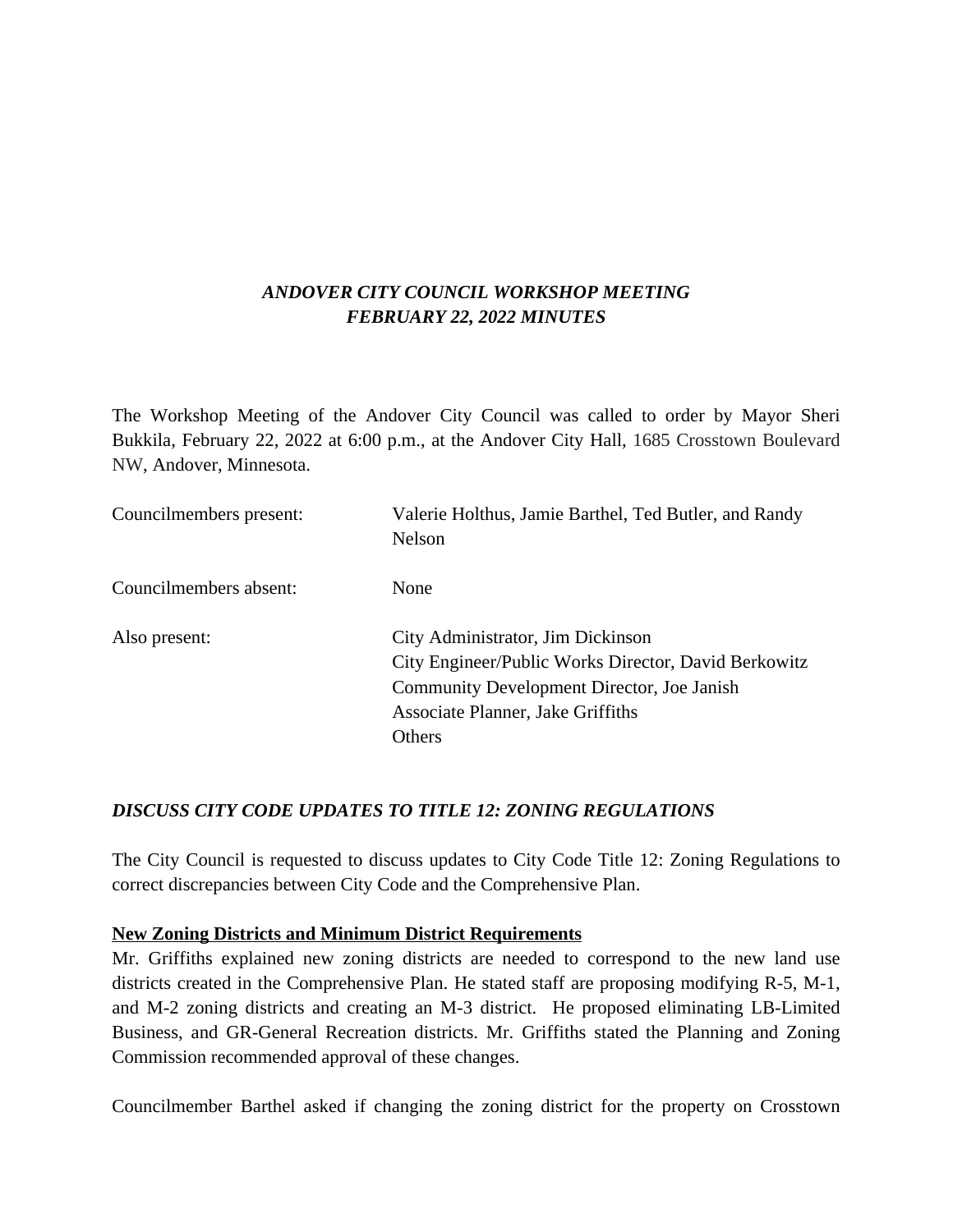Boulevard and Bunker Lake Boulevard would change anything for the property owner. Mr. Griffiths stated the rezoning of the property would be less restrictive than it is currently.

Councilmember Butler asked what zoning district Sunshine Park would be. Mr. Griffiths stated it would be rezoned to residential, similar to the City Hall Complex, which is zoned R-4.

Mayor Bukkila asked why the minimum lot width is 52 feet in R-5. Mr. Griffiths stated staff looked at the PUDs that the City has approved and the average lot width for detached townhomes is around 52 feet. Mayor Bukkila wanted to ensure that the PUD process would still be followed and not bypassed because the City has a new standard.

Councilmember Holthus stated she is happy to eliminate the LB zoning district for the property at Bunker Lake Boulevard and Crosstown Boulevard.

### **Landscaping of Nonresidential Properties**

Mr. Griffiths proposed reducing the minimum landscaping standards for commercial/industrial properties due to plant overcrowding and the need to remove landscaping after a few years. He stated the Planning and Zoning Commission supported this change.

Councilmember Butler asked what other cities had for landscaping requirements. Mr. Janish stated Blaine and Coon Rapids requirements are around what staff is proposing. Councilmember Butler stated he would like to require more landscaping than Coon Rapids. Mr. Janish stated under the current code, half of the material generally had to be removed due to overgrowth.

Councilmember Butler asked if it was poor landscaping plans that are leading to the overcrowding. Mayor Bukkila stated she would like to allow flexibility. Mayor Bukkila suggests language to deviate from the current Code. Mr. Janish stated Code calls out the minimum requirement only.

Councilmember Butler stated he is concerned the proposal is too sparse. He doesn't support changing the number of shrubs planted, but supports the reduction in the number of trees.

Mr. Berkowitz stated the issue arises when there are only two sides of a property that can be landscaped, and the plants/trees are crammed too close on the remaining locations. Mayor Bukkila suggested placing language about landscaping "not being in public view". Mr. Griffiths stated many developers are placing landscaping where it isn't seen by the public in order to fulfill the requirements.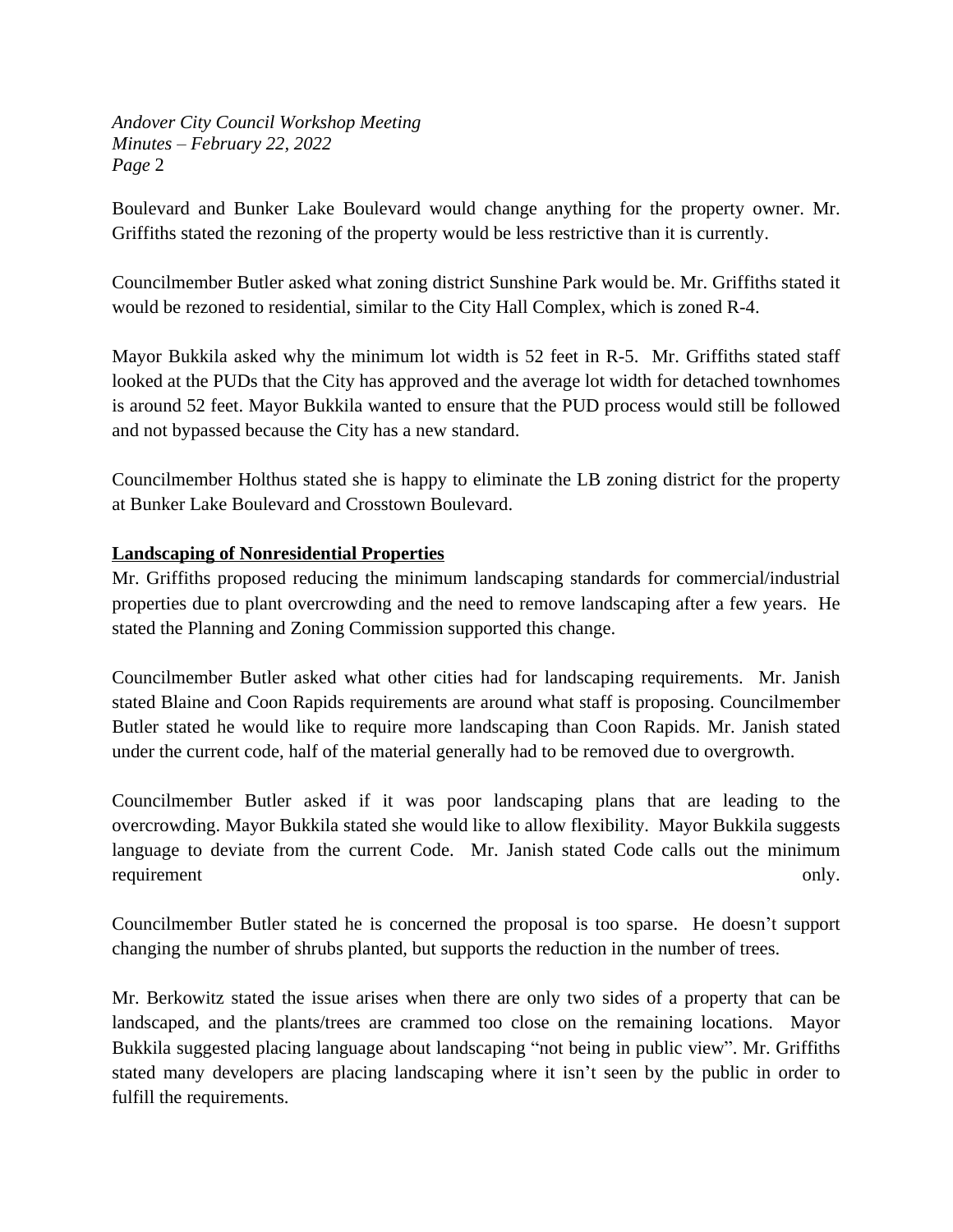Councilmember Holthus stated landscaping provides an aesthetic that is pleasing. She would hate to have concrete parking lots without landscaping.

Mr. Janish suggested reducing the tree requirement to 1 for every 75 feet. Mr. Dickinson suggested adding language that allowances are provided for non-viewable areas.

Councilmember Butler stated the purpose is to create an aesthetic when the buildings go in. Mr. Dickinson suggested language to unviewable areas and sensitive to buffering neighboring properties.

Staff will redraft language and bring it to Council for further review.

#### **Parking Stall Standards**

Mr. Griffiths stated staff get the most comments from developers for the size of the City's parking stalls. He noted that most cities have 9 feet width as the standard width. The Planning and Zoning Commission supported this change to 9 feet from the current 10 feet width.

Mayor Bukkila stated she receives positive comments about the wider parking stalls.

Councilmember Barthel stated he is against changing the width of the stalls because it makes Andover unique and allows for bigger vehicles.

Councilmember Holthus asked what happens to a business that has 9-foot parking stalls when Code requires 10 feet. Mr. Griffiths stated he is not aware of any businesses with 9-foot stalls. Mr. Berkowitz stated some have been grandfathered in and were approved at 9 feet years ago.

The Council reached consensus to keep the parking stall width at 10 feet.

### *DISCUSS VACATIONS OF RIGHTS-OF-WAY/ROAD EASEMENTS*

The City Council is requested to discuss two requests for vacation of right-of-way. Mr. Janish identified the location of the first property, 4519 175<sup>th</sup> Avenue. The resident wants to add on to the garage and would encroach the City's right-of-way (ROW). If the City were to vacate the right-of-way, the ROW would be split in half and allocated to the neighboring properties. Mr. Janish stated the splitting of the ROW creates an issue where the driveway of the south lot is on the property of the north lot. He suggested having an access agreement to allow the driveway to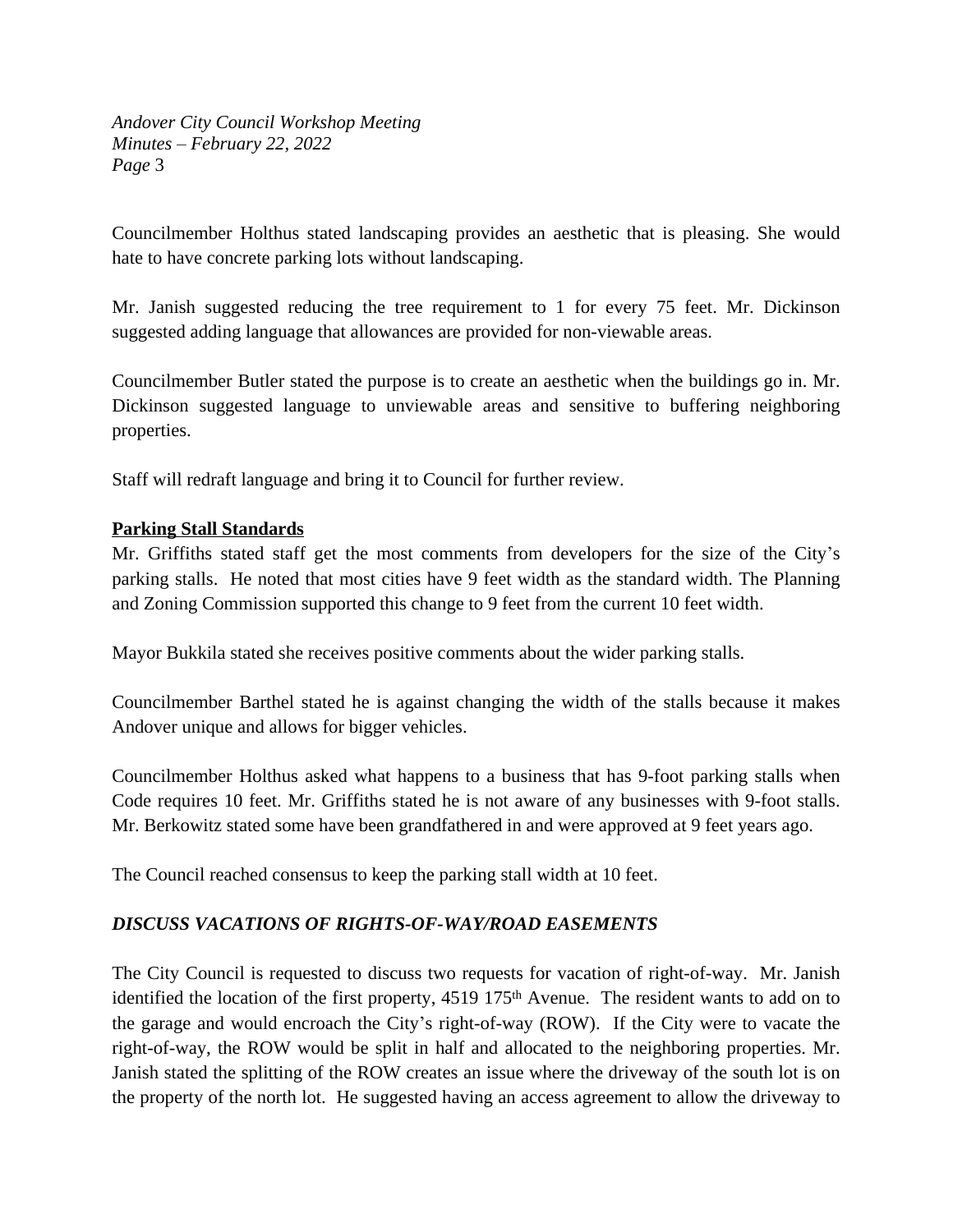remain. Mr. Berkowitz stated the cost of surveying and legal documents is on the property owner. The Council reached consensus to proceed with the vacation of ROW, but that there needs to be mutual agreement of the two properties impacted.

Mr. Janish identified the location of the second property at 28 173<sup>rd</sup> Lane. He stated the City has a 33-foot road easement which was intended for the extension of University Avenue, which no longer is in the plan. The landowner, Mr. Johnson, approached two other properties to see if they were interested in vacation of their easements and one was in favor, the other was not. Mr. Janish stated vacating the easement may be premature since they do not know the future development of the area.

Mayor Bukkila stated this has the potential to cause harm to a property owner and she is not willing to do it.

Councilmember Barthel stated if all three parties were interested and paid for it, he would support it. He said all three are not interested, so he does not support it.

Mr. Berkowitz stated keeping the easement will allow for future development with the City of Ham Lake.

The Council reached consensus to keep the 33-foot easement.

### *DISCUSS PRESERVE/OPEN SPASCE/PARKS USE AND MAINTENANCE*

The City Council is requested to discuss the use and maintenance of preserve properties and passive park properties. Mr. Berkowitz reviewed the City's maintenance of the preserves and passive parks.

Councilmember Holthus requested the east boundary of Dahlske Woodlands be better delineated by signage. She requested a sign pointing to the entrance of Dahlske Woodlands.

Councilmember Holthus stated the split rail fence is broken at Martins Meadows.

Councilmember Butler requested to change the name of the Open Space Commission to the Nature Preserve Commission. The Council reached consensus to change the name.

Councilmember Butler requested the passive parks be shifted from the Park and Recreation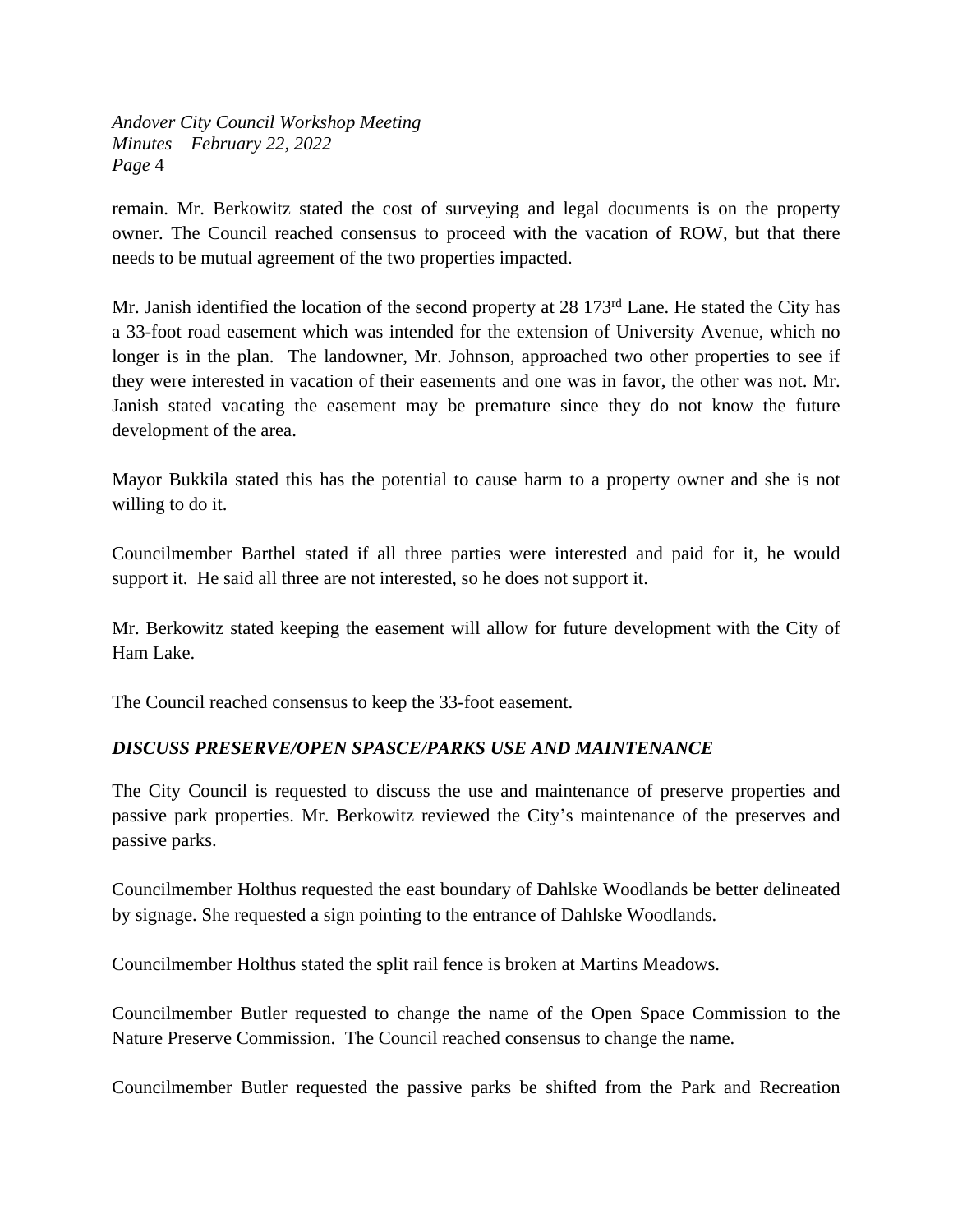Commission to the Nature Preserve Commission.

Mayor Bukkila suggested the Nature Preserve Commission review the passive parks and see if they have an interest in getting involved.

Mr. Berkowitz suggested approaching the Park and Recreation Commission and asking if they would like to get the Nature Preserve Commission involved in evaluating the natural amenities of the passive parks.

Mayor Bukkila recommended staff approach the Nature Preserve Commission first to see if there is interest and then take the request to the Park and Recreation Commission, the Council agreed.

# *UPDATE ON RED OAKS NEIGHBORHOOD PRIVATE WELL INVESTIGATION/21-49*

The City Council is requested to receive an update on the status of the feasibility report for water main improvements southwest of the WDE Landfill. Mr. Berkowitz explained the MPCA has identified a mitigation area and staff would like the area to be larger. The MPCA is only required to address households that are at 75% or greater of health-based guidance. He asked Council for their comments on expanding the mitigation area. Mr. Dickinson stated the MPCA has expanded their testing area. Mr. Dickinson stated the Governor has \$12 million in his infrastructure proposal for this project and the MPCA is proposing half of that cost at this point. The City Council recommended that staff advocate strongly to expand the mitigation area.

# *DISCUSS EMERGENCY MANAGEMENT TRAINING AND OUTLOOK*

Mr. Dickinson provided an update on emergency management training. He stated staff are attending training and the Council will be trained on March 22, 2022 at 6:00 p.m. at Fire Station 1.

Mayor Bukkila suggested adding risk assessment on City facilities through the Department of Homeland Security. She stated their services are free and the results can be brought to Council to set priorities.

# *PRE-AUDIT DECMBER 2021/JANUARY 2022 COMMUNITY CENTER UPDATE*

Mr. Dickinson presented the Andover Community Center update as written in the staff report.

# *PRE-AUDIT DECEMBER 2021 GENERAL FUND BUDGET PROGRESS REPORT*